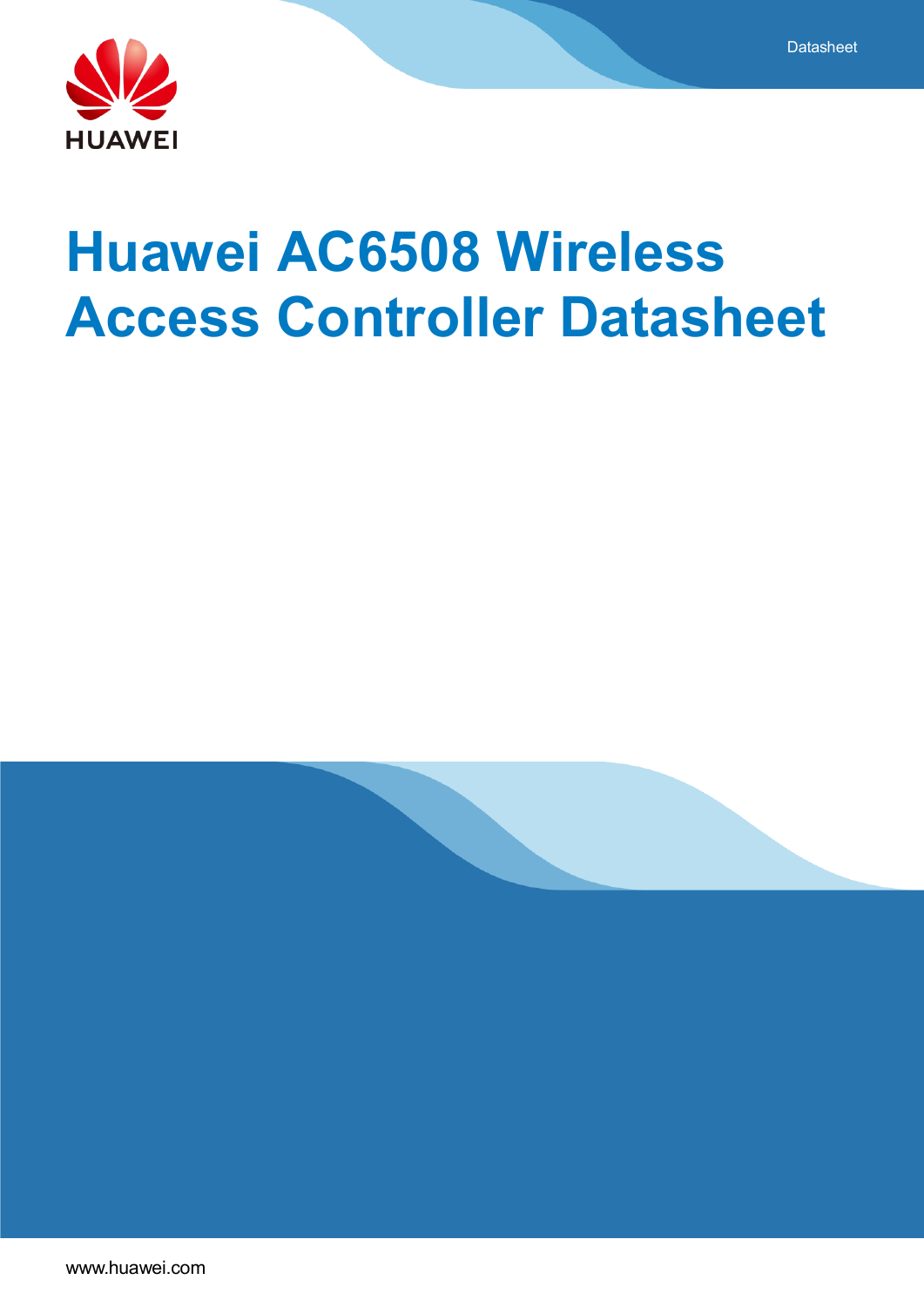# **Product Overview**

The AC6508 is a small-capacity box wireless access controller (AC) for small and medium enterprises. It can manage up to 256 access points (APs) and integrates the GE Ethernet switch function, achieving integrated access for wired and wireless users. The WLAN AC features high scalability and offers users considerable flexibility in configuring the number of managed APs. When used with Huawei's full series 802.11ax, 802.11ac and 802.11n APs, the AC6508 can be used to construct small and medium campus networks, enterprise office networks, wireless Metropolitan Area Networks (MANs), and hotspot coverage networks.

Huawei AC6508 wireless access controller



# **Product Features**

Large-capacity and high-performance design

- The AC6508 can manage up to 256 APs, meeting requirements of small and medium campuses.
- Provides 2 x 10GE optical interfaces and 10 x GE electrical interfaces, supporting up to 10 Gbit/s forwarding performance.

#### SmartRadio for air interface optimization

- Load balancing during smart roaming: The load balancing algorithm can work during smart roaming for load balancing detection among APs on the network after STA roaming to adjust the STA load on each AP, improving network stability.
- Intelligent DFA technology: The dynamic frequency assignment (DFA) algorithm is used to automatically detect adjacentchannel and co-channel interference, and identify any 2.4 GHz redundant radio. Through automatic inter-AP negotiation, the redundant radio is automatically switched to another mode (dual-5G AP models support 2.4G-to-5G switchover) or is disabled to reduce 2.4 GHz co-channel interference and increase the system capacity.
- Intelligent conflict optimization technology: The dynamic enhanced distributed channel access (EDCA) and airtime scheduling algorithms are used to schedule the channel occupation time and service priority of each user. This ensures that each user is assigned relatively equal time for using channel resources and user services are scheduled in an orderly manner, improving service processing efficiency and user experience.

### Various roles

 The AC6508 has a built-in Portal/AAA server and can provide Portal/802.1X authentication for users, reducing customer investment.

#### Flexible networking

- The WLAN AC can be deployed in inline, bypass, bridge, and Mesh network modes, and supports both centralized and local forwarding.
- The WLAN AC and APs can be connected across a Layer 2 or Layer 3 network. In addition, NAT can be deployed when APs are deployed on the private network and the WLAN AC is deployed on the public network.
- The WLAN AC is compatible with Huawei full-series 802.11n, 802.11ac and 802.11ax APs and supports hybrid networking of 802.11n, 802.11ac and 802.11ax APs for simple scalability.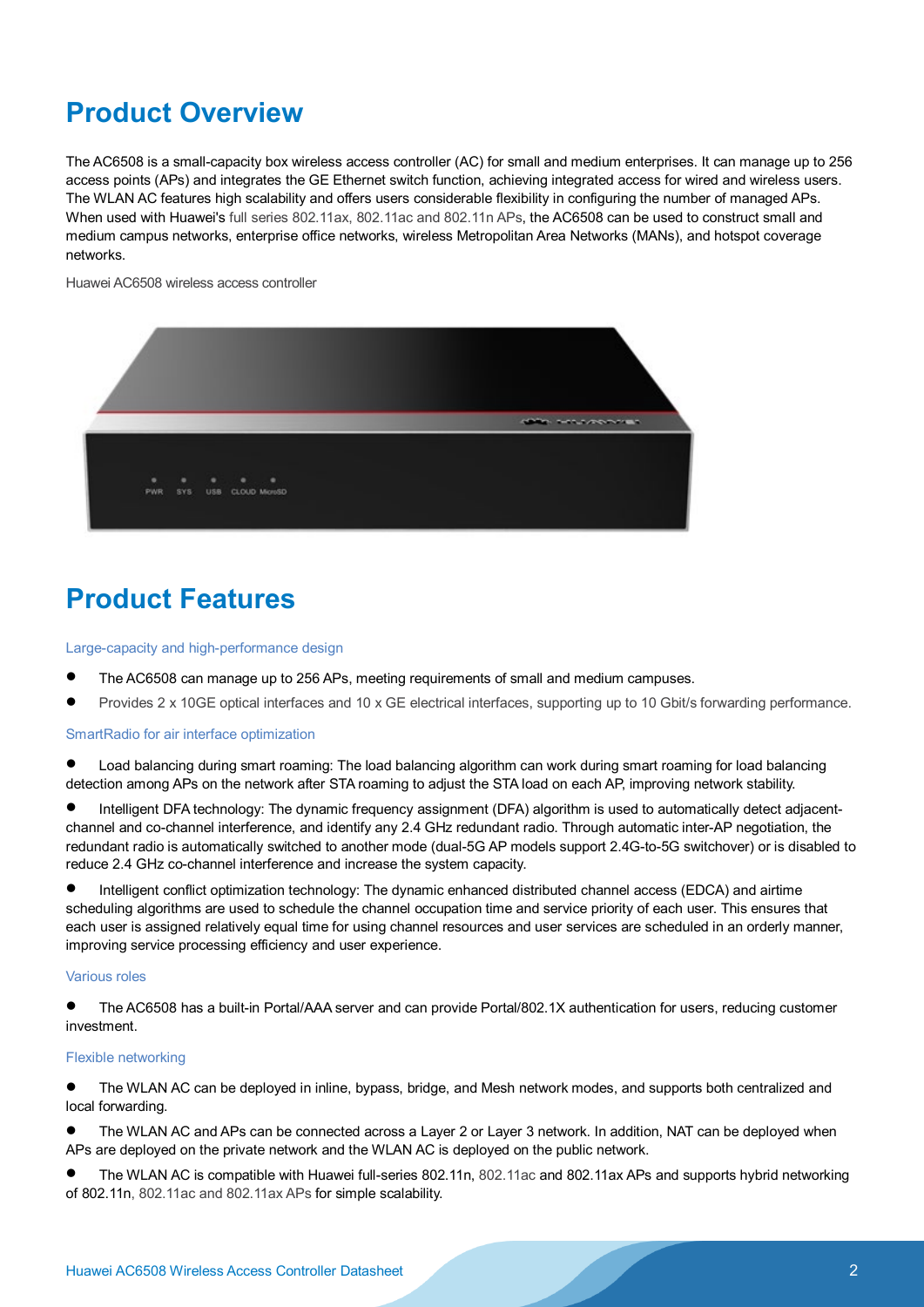#### Built-in application identification server

 Supports Layer 4 to Layer 7 application identification and can identify over 6000 applications, including common office applications and P2P download applications, such as Lync, FaceTime, YouTube, and Facebook.

 Supports application-based policy control technologies, including traffic blocking, traffic limit, and priority adjustment policies.

Supports automatic application expansion in the application signature database.

#### Comprehensive reliability design

- Supports AC 1+1 HSB, and N+1 backup, ensuring uninterrupted services.
- Supports port backup based on the Link Aggregation Control Protocol (LACP) or Multiple Spanning Tree Protocol (MSTP)..

 Supports WAN authentication escape between APs and WLAN ACs. In local forwarding mode, this feature retains the online state of existing STAs and allows access of new STAs when APs are disconnected from WLAN ACs, ensuring service continuity.

#### Built-in visualized network management platform

The AC6508 has a built-in web system that is easy to configure and provides comprehensive monitoring and intelligent diagnosis.

#### Health-centric one-page monitoring, visualized KPIs

 One page integrates the summary and real-time statistics. KPIs are displayed in graphs, including user performance, radio performance, and AP performance, enabling users to extract useful information from the massive amounts of monitored data, while also knowing the device and network status instantly.

Monitoring interface



#### Profile-based configuration by AP group simplifies configuration procedure and improves efficiency.

 The web system supports AP group-centric configuration and automatically selects the common parameters for users, meaning that users do not need to pre-configure the common parameters, simplifying the configuration procedure.

 If two AP groups have small configuration differences, users can copy the configurations of one AP group to the other. This improves configuration efficiency because users only need to modify the original configurations, not create entirely new ones each time.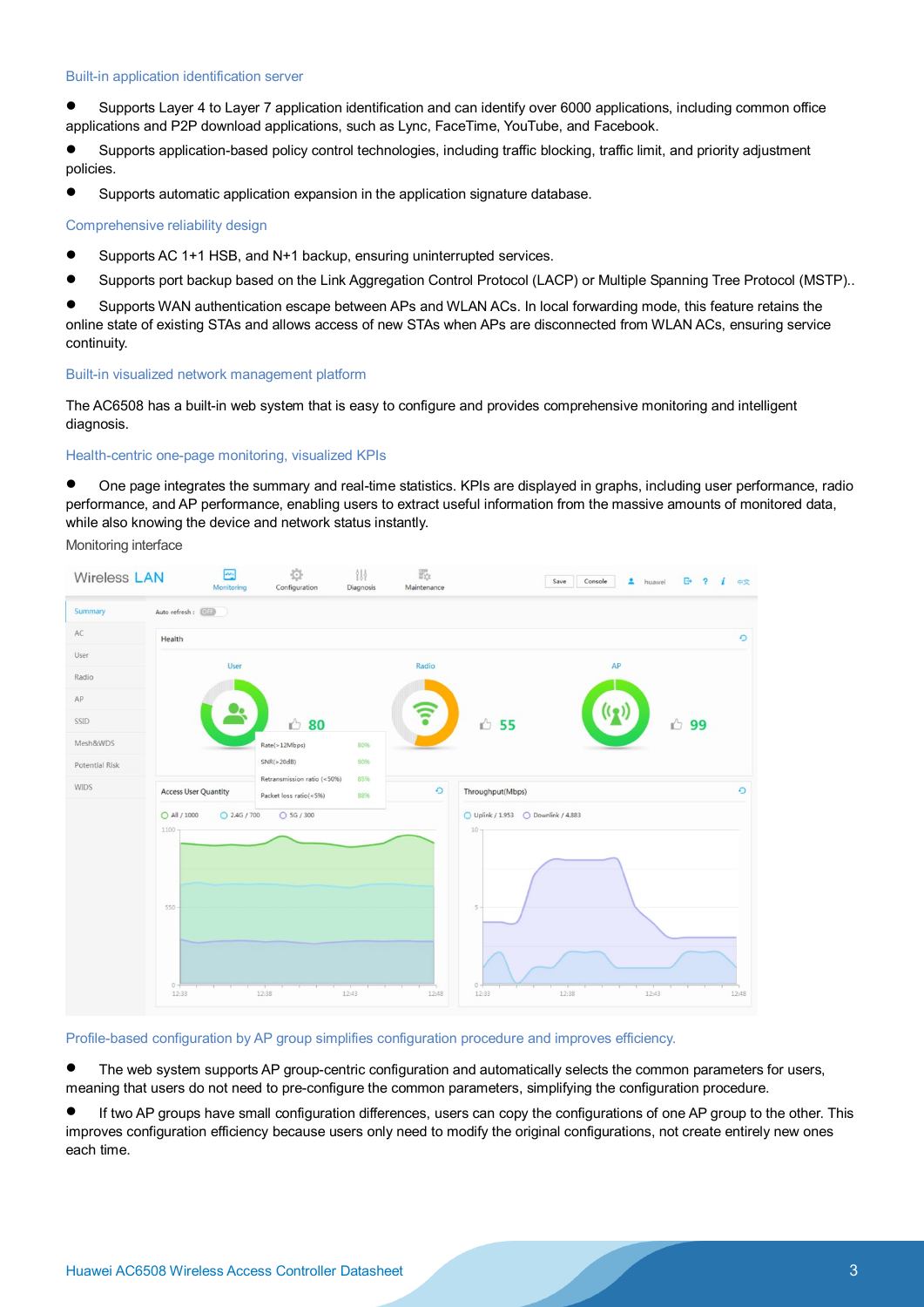#### Configuration interface

| Wireless LAN            |                                  | Jahrt<br>--<br>Monitoring | Ð<br>Configuration | 排<br>Diagnosis                 | 罭<br>Maintenance |                     | Save        | A.<br>Console    | G<br>$\overline{2}$<br>huawei<br>i. | 中文            |
|-------------------------|----------------------------------|---------------------------|--------------------|--------------------------------|------------------|---------------------|-------------|------------------|-------------------------------------|---------------|
| $\odot$ Fast Config     | 1. Configure Ethernet Interface  |                           |                    | 2. Configure Virtual Interface |                  | 3. Configure DHCP   |             | 4. Configure AC  | 5. Confirm Settings                 |               |
| AC                      |                                  |                           |                    |                                |                  |                     |             | Interface Name   | $\overline{\phantom{a}}$            | $\alpha$      |
| AP                      | Interface Name +                 | Default VLAN A            |                    | VLAN(untagged) -               | VLAN(tagged) ~   | Connection Status 4 | Link Type - | Interface Rate A | Interface Description +             |               |
| Mesh                    | GigabitEthernet0/0/1             | 10                        |                    |                                |                  | · Available         | Access      | 10000            | HUAWEI, AC Series, Gigabi           |               |
| AC Config               | $\tau$ Total 1 record(s)<br>$10$ |                           |                    |                                |                  |                     |             | $\langle$        | Go to 1                             | $\rightarrow$ |
| AP Config               | Previous<br>Next                 | Cancel                    |                    |                                |                  |                     |             |                  |                                     |               |
| Security                |                                  |                           |                    |                                |                  |                     |             |                  |                                     |               |
| <b>O</b> Other Services |                                  |                           |                    |                                |                  |                     |             |                  |                                     |               |
| <b>Backup Settings</b>  |                                  |                           |                    |                                |                  |                     |             |                  |                                     |               |

One-click diagnosis solves 80% of common network problems.

 The web system supports real-time and periodic one-click intelligent diagnosis from the dimensions of users, APs, and WLAN ACs, and provides feasible suggestions for troubleshooting the faults.

Intelligent diagnosis



# **AC6508 Features**

### *Switching and forwarding features*

| <b>Feature</b>           |          | <b>Description</b>                                                                                                                                                                                                                                                                                                                                                                        |
|--------------------------|----------|-------------------------------------------------------------------------------------------------------------------------------------------------------------------------------------------------------------------------------------------------------------------------------------------------------------------------------------------------------------------------------------------|
| <b>Ethernet features</b> | Ethernet | Operating modes of full duplex, half duplex, and auto-negotiation<br>Rates of an Ethernet interface: 10 Mbit/s, 100 Mbit/s, 1000 Mbit/s, and auto-<br>negotiation<br>Flow control on interfaces<br>Jumbo frames<br>$\bullet$<br>Link aggregation<br>٠<br>Load balancing among links of a trunk<br>٠<br>Interface isolation and forwarding restriction<br>٠<br>Broadcast storm suppression |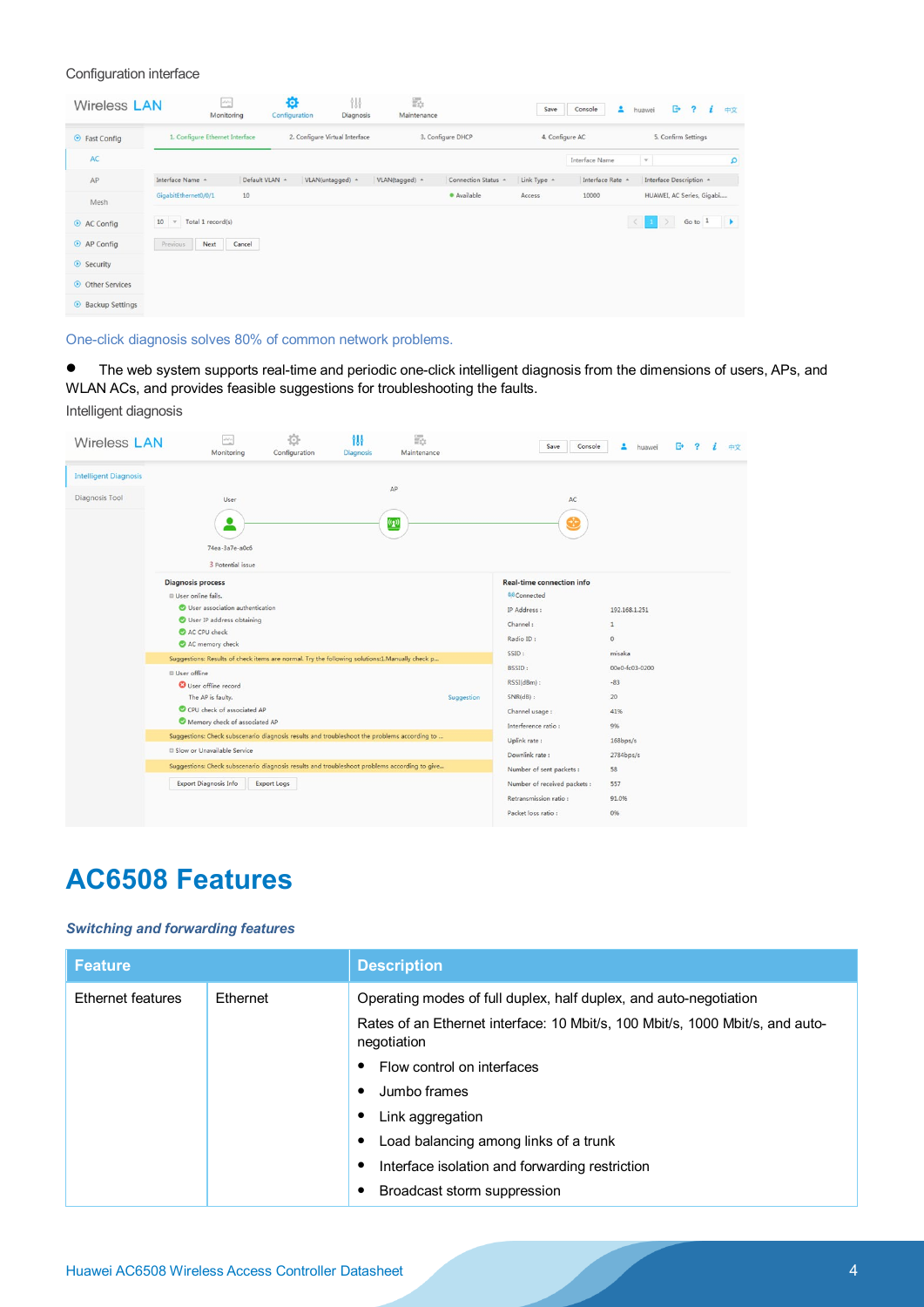| <b>Feature</b>              |                               | <b>Description</b>                                                                                                                                                                             |  |  |
|-----------------------------|-------------------------------|------------------------------------------------------------------------------------------------------------------------------------------------------------------------------------------------|--|--|
|                             | <b>VLAN</b>                   | Access modes of access, trunk, and hybrid<br>Default VLAN<br>VLAN pool                                                                                                                         |  |  |
|                             | <b>MAC</b>                    | Automatic learning and aging of MAC addresses<br>Static, dynamic, and blackhole MAC address entries<br>Packet filtering based on source MAC addresses<br>Interface-based MAC learning limiting |  |  |
|                             | <b>ARP</b>                    | Static and dynamic ARP entries<br>ARP in a VLAN<br>Aging of ARP entries                                                                                                                        |  |  |
|                             | <b>LLDP</b>                   | <b>LLDP</b>                                                                                                                                                                                    |  |  |
| Ethernet loop<br>protection | <b>MSTP</b>                   | <b>STP</b><br><b>RSTP</b><br><b>MSTP</b><br>BPDU protection, root protection, and loop protection<br><b>Partitioned STP</b>                                                                    |  |  |
| IPv4 forwarding             | IPv4 features                 | ARP and RARP<br>ARP proxy<br>Auto-detection<br><b>NAT</b><br>Bonjour protocol                                                                                                                  |  |  |
|                             | Unicast routing<br>features   | Static route<br>RIP-1 and RIP-2<br><b>OSPF</b><br><b>BGP</b><br>$IS-IS$<br>Routing policies and policy-based routing<br><b>URPF</b> check<br>DHCP server and relay<br>DHCP snooping            |  |  |
|                             | Multicast routing<br>features | IGMPv1, IGMPv2, and IGMPv3<br>PIM-SM<br>Multicast routing policies<br><b>RPF</b>                                                                                                               |  |  |
| IPv6 forwarding             | IPv6 features                 | ND protocol                                                                                                                                                                                    |  |  |
|                             | Unicast routing<br>features   | Static route<br>RIPng<br>OSPFv3<br>BGP4+<br>IS-IS IPv6<br>DHCPv6<br>DHCPv6 snooping                                                                                                            |  |  |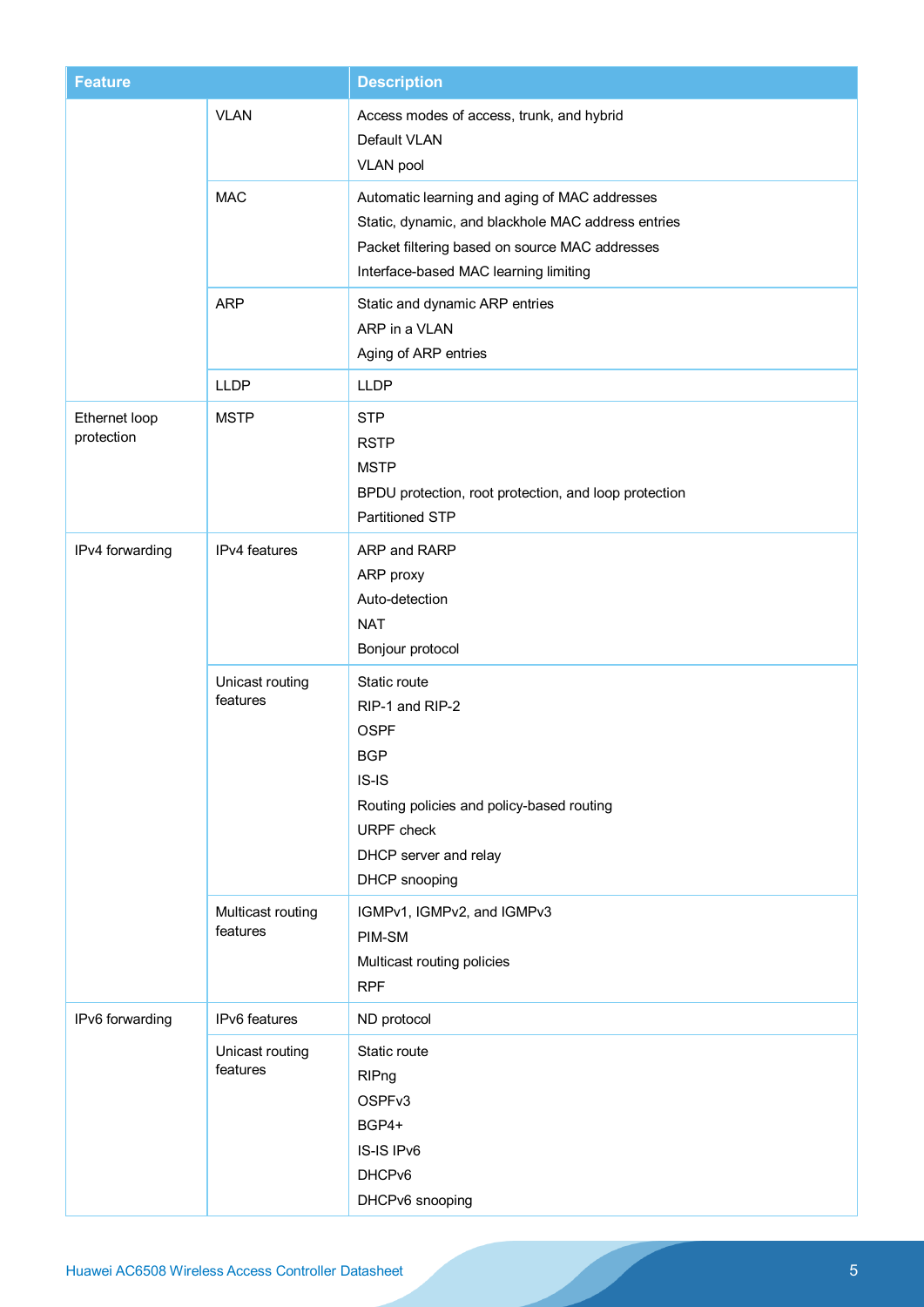| <b>Feature</b>                   |                               | <b>Description</b>                                                                                                                                                                                                                                                                                      |
|----------------------------------|-------------------------------|---------------------------------------------------------------------------------------------------------------------------------------------------------------------------------------------------------------------------------------------------------------------------------------------------------|
|                                  | Multicast routing<br>features | <b>MLD</b><br>MLD snooping                                                                                                                                                                                                                                                                              |
| Device reliability               | <b>BFD</b>                    | <b>BFD</b>                                                                                                                                                                                                                                                                                              |
| Layer 2 multicast<br>features    | Layer 2 multicast             | IGMP snooping<br>Prompt leave<br>Multicast traffic control<br>Inter-VLAN multicast replication                                                                                                                                                                                                          |
| <b>Ethernet OAM</b>              | <b>EFM OAM</b>                | Neighbor discovery<br>Link monitoring<br>Fault notification<br>Remote loopback                                                                                                                                                                                                                          |
| QoS features                     | Traffic classification        | Traffic classification based on the combination of the L2 protocol header, IP 5-<br>tuple, and 802.1p priority                                                                                                                                                                                          |
|                                  | Action                        | Access control after traffic classification<br>Traffic policing based on traffic classification<br>Re-marking packets based on traffic classifiers<br>Class-based packet queuing<br>Associating traffic classifiers with traffic behaviors                                                              |
|                                  | Queue scheduling              | PQ scheduling<br>DRR scheduling<br>PQ+DRR scheduling<br><b>WRR</b> scheduling<br>PQ+WRR scheduling                                                                                                                                                                                                      |
|                                  | Congestion<br>avoidance       | <b>SRED</b><br><b>WRED</b>                                                                                                                                                                                                                                                                              |
|                                  | Application control           | Smart Application Control (SAC)                                                                                                                                                                                                                                                                         |
| Configuration and<br>maintenance | <b>Terminal service</b>       | Configurations using command lines<br>Error message and help information in English<br>Login through console and Telnet terminals<br>Send function and data communications between terminal users                                                                                                       |
|                                  | File system                   | File systems<br>Directory and file management<br>File uploading and downloading using FTP and TFTP                                                                                                                                                                                                      |
|                                  | Debugging and<br>maintenance  | Unified management over logs, alarms, and debugging information<br>Electronic labels<br>User operation logs<br>Detailed debugging information for network fault diagnosis<br>Network test tools such as traceroute and ping commands<br>Intelligent diagnosis<br>Interface mirroring and flow mirroring |
|                                  | Version upgrade               | Device software loading and online software loading                                                                                                                                                                                                                                                     |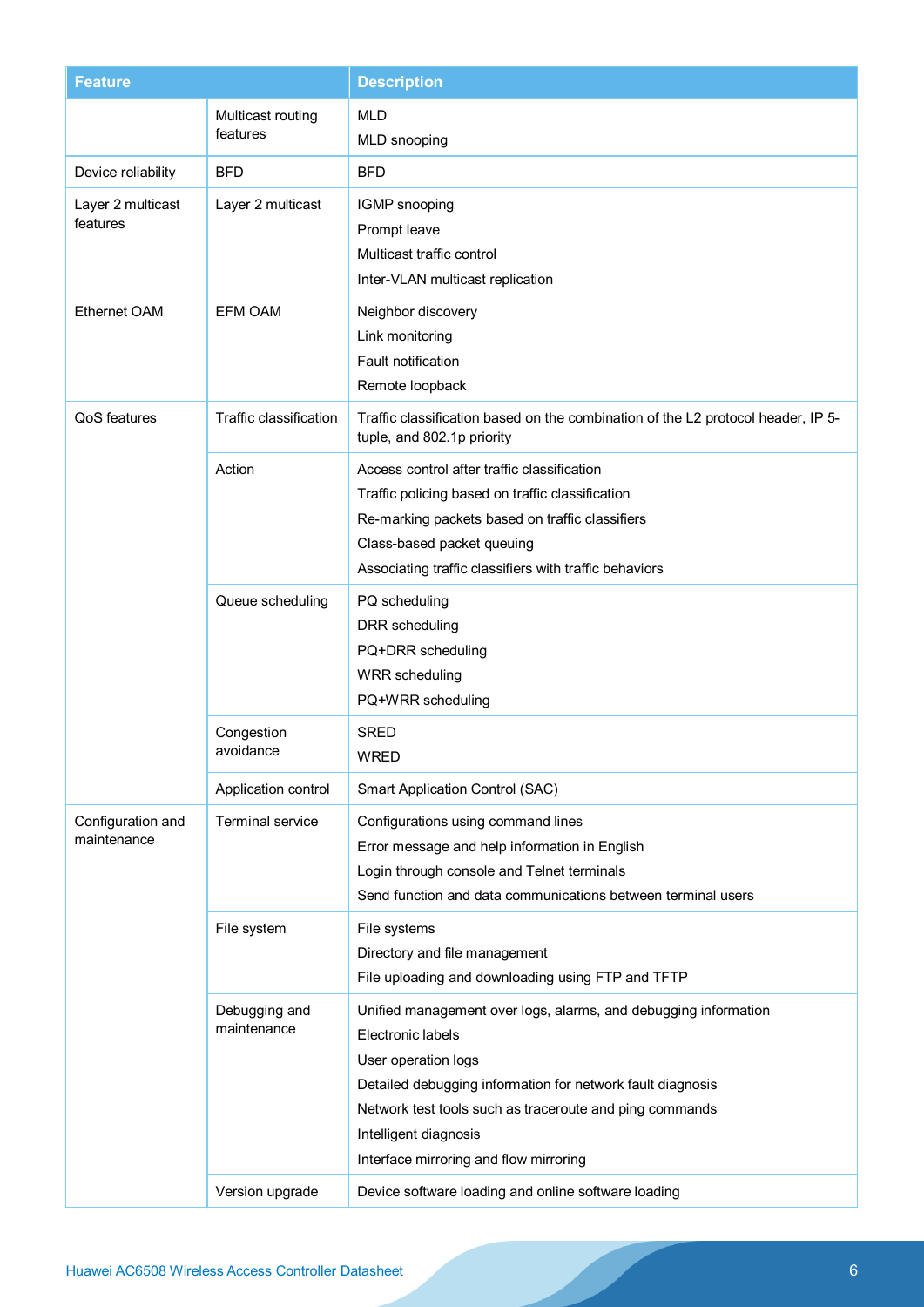| <b>Feature</b>             |                              | <b>Description</b>                                                                                                                                                                                                                                                                                                                                                                                                                                                                                                                                                                                                                                                     |
|----------------------------|------------------------------|------------------------------------------------------------------------------------------------------------------------------------------------------------------------------------------------------------------------------------------------------------------------------------------------------------------------------------------------------------------------------------------------------------------------------------------------------------------------------------------------------------------------------------------------------------------------------------------------------------------------------------------------------------------------|
|                            |                              | BIOS online upgrade                                                                                                                                                                                                                                                                                                                                                                                                                                                                                                                                                                                                                                                    |
|                            |                              | In-service patching                                                                                                                                                                                                                                                                                                                                                                                                                                                                                                                                                                                                                                                    |
| Security and<br>management | <b>Network</b><br>management | ICMP-based ping and traceroute<br>SNMPv1, SNMPv2c, and SNMPv3<br><b>Standard MIB</b><br><b>RMON</b><br>NetStream                                                                                                                                                                                                                                                                                                                                                                                                                                                                                                                                                       |
|                            | System security              | Different user levels for commands, preventing unauthorized users from<br>accessing device<br>SSH <sub>v2.0</sub><br>RADIUS and HWTACACS authentication for login users<br><b>ACL filtering</b><br>DHCP packet filtering (with the Option 82 field)<br>Local attack defense function that can protect the CPU and ensure that the<br>CPU can process services<br>Defense against control packet attacks<br>Defenses against attacks such as source address spoofing, Land, SYN flood<br>(TCP SYN), Smurf, ping flood (ICMP echo), Teardrop, broadcast flood, and<br>Ping of Death attacks<br><b>IPSec</b><br><b>URL</b> filtering<br>Antivirus<br>Intrusion prevention |

# *Wireless networking capabilities*

| <b>Feature</b>                      | <b>Description</b>                                                                                                                                                                                                                                             |
|-------------------------------------|----------------------------------------------------------------------------------------------------------------------------------------------------------------------------------------------------------------------------------------------------------------|
| Networking between APs and WLAN ACs | APs and WLAN ACs can be connected through a Layer 2 or Layer 3 network.                                                                                                                                                                                        |
|                                     | APs can be directly connected to a WLAN AC.                                                                                                                                                                                                                    |
|                                     | APs are deployed on a private network, while WLAN ACs are deployed on the<br>public network to implement NAT traversal.                                                                                                                                        |
|                                     | WLAN ACs can be used for Layer 2 bridge forwarding or Layer 3 routing.                                                                                                                                                                                         |
|                                     | WAN authentication escape is supported between APs and WLAN ACs. In local<br>forwarding mode, this feature retains the online state of existing STAs and<br>allows access of new STAs when APs are disconnected from WLAN ACs,<br>ensuring service continuity. |
| Forwarding mode                     | Direct forwarding (distributed forwarding or local forwarding)                                                                                                                                                                                                 |
|                                     | Tunnel forwarding (centralized forwarding)                                                                                                                                                                                                                     |
|                                     | Centralized authentication and distributed forwarding                                                                                                                                                                                                          |
|                                     | In direct forwarding mode, user authentication packets support tunnel<br>forwarding.                                                                                                                                                                           |
|                                     | Soft GRE forwarding.                                                                                                                                                                                                                                           |
|                                     | Tunnel forwarding + EoGRE tunnel                                                                                                                                                                                                                               |
| <b>WLAN AC discovery</b>            | An AP can obtain the device's IP address in any of the following ways:<br>Static configuration                                                                                                                                                                 |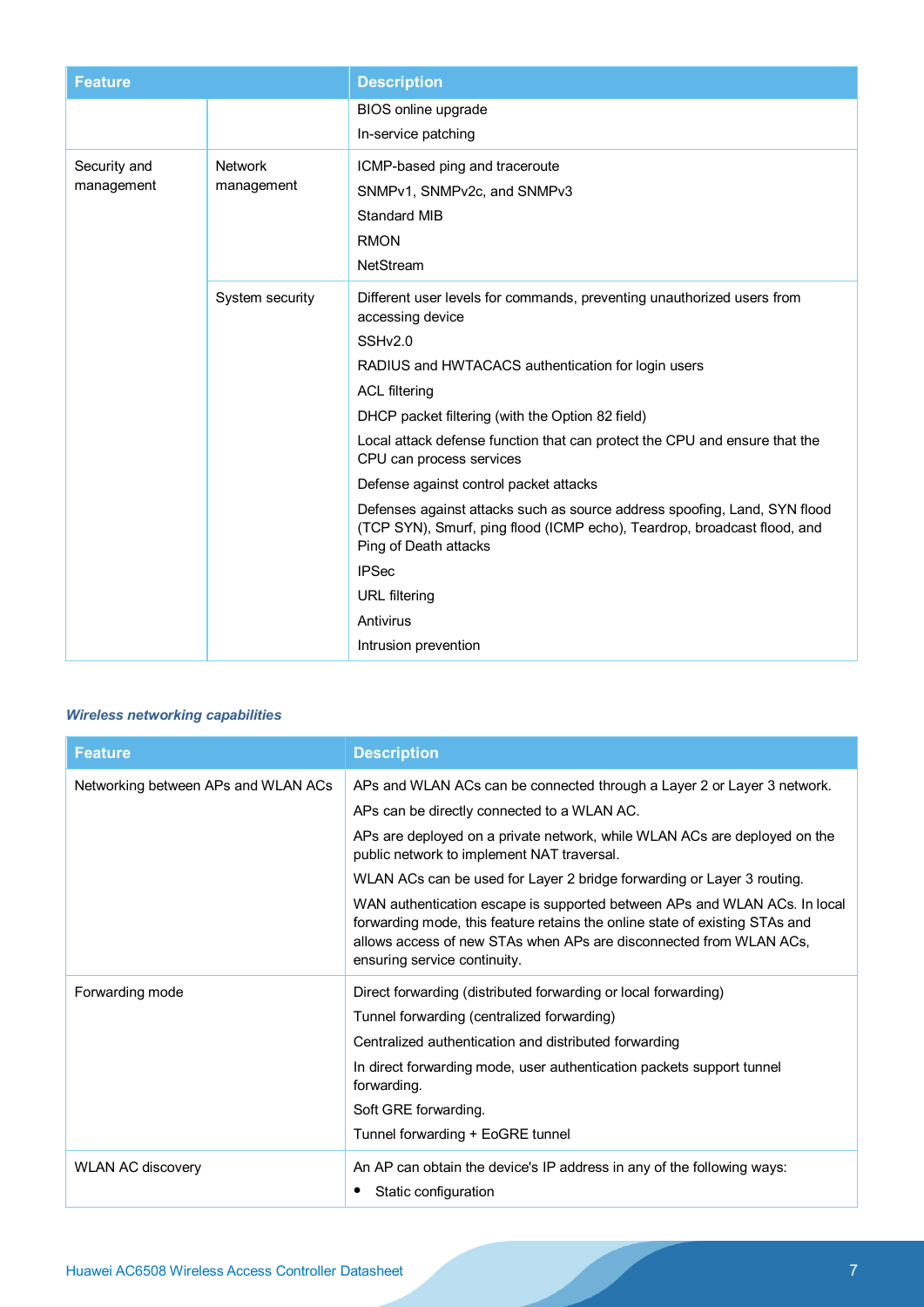| <b>Feature</b>              | <b>Description</b>                                                                                                                                                                                                                                                                                                                                                                                                                                                    |
|-----------------------------|-----------------------------------------------------------------------------------------------------------------------------------------------------------------------------------------------------------------------------------------------------------------------------------------------------------------------------------------------------------------------------------------------------------------------------------------------------------------------|
|                             | <b>DHCP</b><br>٠<br><b>DNS</b><br>٠<br>The WLAN AC uses DHCP or DHCPv6 to allocate IP addresses to APs.<br>DHCP or DHCPv6 relay is supported.<br>On a Layer 2 network, APs can discover the WLAN AC by sending broadcast<br>CAPWAP packets.                                                                                                                                                                                                                           |
| Wireless networking mode    | WDS bridging:<br>Point-to-point (P2P) wireless bridging<br>٠<br>Point-to-multipoint (P2MP) wireless bridging<br>$\bullet$<br>Automatic topology detection and loop prevention (STP)<br>٠<br>Wireless mesh network<br>Access authentication for mesh devices<br>Mesh routing algorithm<br>٠<br>Go-online without configuration<br>$\bullet$<br>Mesh network with multiple MPPs<br>$\bullet$<br>Vehicle-ground fast link handover<br>$\bullet$<br>Mesh client mode<br>٠ |
| <b>CAPWAP</b> tunnel        | <b>Centralized CAPWAP</b><br>CAPWAP control tunnel and data tunnel (optional)<br>CAPWAP tunnel forwarding and direct forwarding in an extended service set<br>(ESS)<br>Datagram Transport Layer Security (DTLS) encryption, which is enabled by<br>default for the CAPWAP control tunnel<br>Heartbeat detection and tunnel reconnection                                                                                                                               |
| Active and standby WLAN ACs | Enables and disables the switchback function.<br>Supports load balancing.<br>Supports 1+1 hot backup.<br><b>NOTE</b><br>In 1+1 VRRP HSB mode, WLAN ACs share one virtual IP address, simplifying<br>the network topology.<br>Supports N+1 backup.<br>Supports wireless configuration synchronization between WLAN ACs.                                                                                                                                                |

# *AP management*

| <b>Feature</b>        | <b>Description</b>                                                                                                                                                                                                                                                                           |
|-----------------------|----------------------------------------------------------------------------------------------------------------------------------------------------------------------------------------------------------------------------------------------------------------------------------------------|
| AP access control     | Displays MAC addresses or SNs of APs in the whitelist.<br>Adds a single AP or multiple APs (by specifying a range of MAC addresses or SNs) to the<br>whitelist.<br>Automatically discovering and manually confirming APs.<br>Automatically discovering APs without manually confirming them. |
| AP profile management | Specifies the default AP profile that is applied to automatically discovered APs.                                                                                                                                                                                                            |
| AP group management   | The AP group function is used to configure multiple APs in batches. When multiple APs<br>managed by a WLAN AC require the same configurations, you can add these APs to one                                                                                                                  |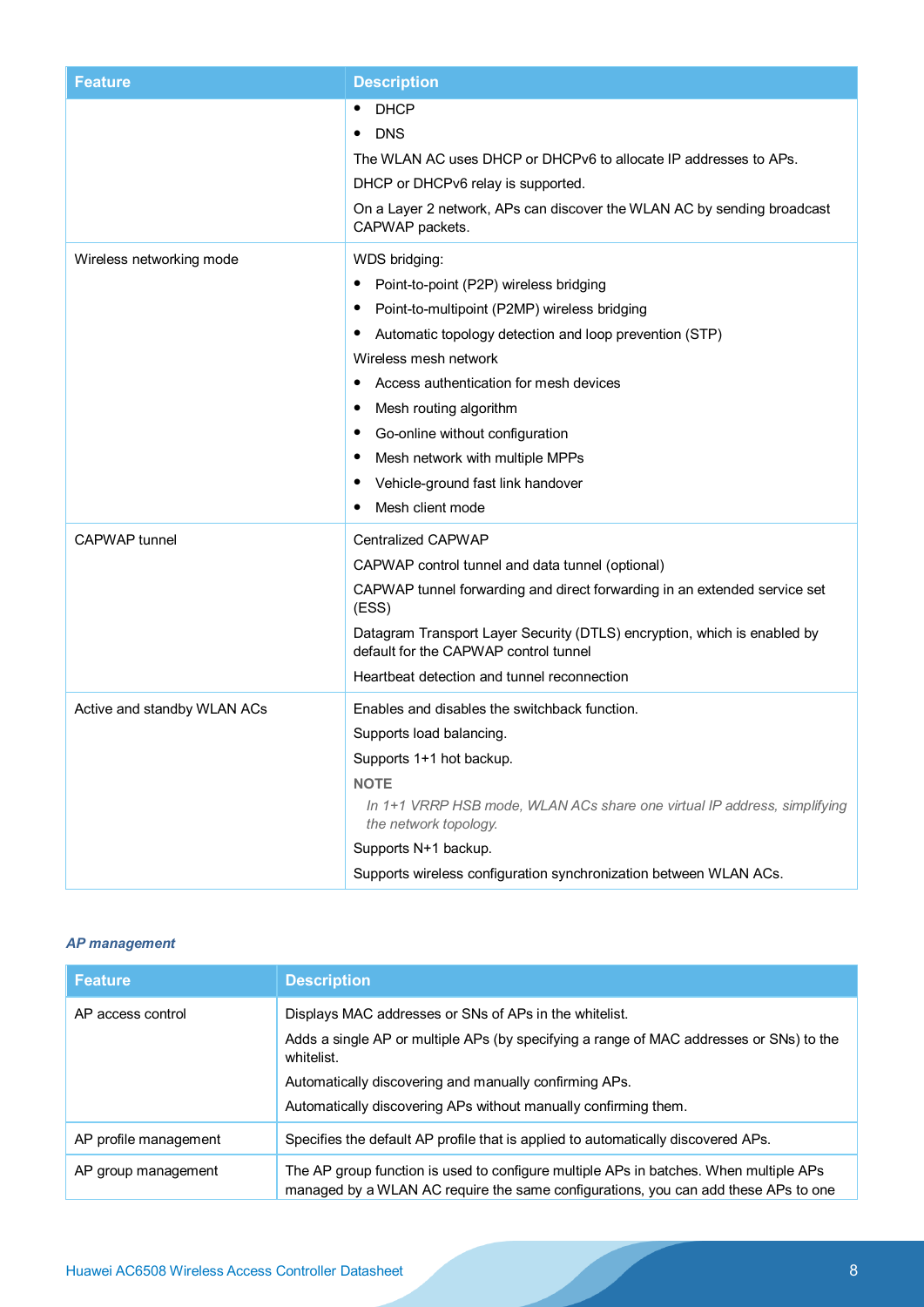| <b>Feature</b>                | <b>Description</b>                                                                                                                                                                                                                                                                                                                                                                                                                                                                                                                                                                                                   |
|-------------------------------|----------------------------------------------------------------------------------------------------------------------------------------------------------------------------------------------------------------------------------------------------------------------------------------------------------------------------------------------------------------------------------------------------------------------------------------------------------------------------------------------------------------------------------------------------------------------------------------------------------------------|
|                               | AP group and configure the AP group to complete AP configuration.                                                                                                                                                                                                                                                                                                                                                                                                                                                                                                                                                    |
| AP region management          | Supports three AP region deployment modes:<br>Distributed deployment: APs are deployed independently. An AP is equivalent to a<br>region and does not interfere with other APs. APs work at the maximum power and do<br>not perform radio calibration.<br>Common deployment: APs are loosely deployed. The transmit power of each radio is<br>less than 50% of the maximum transmit power.<br>Centralized deployment: APs are densely deployed. The transmit power of each radio<br>is less than 25% of the maximum transmit power.<br>Specifies the default region to which automatically discovered APs are added. |
| AP type management            | Manages AP attributes including the number of interfaces, AP types, number of radios,<br>radio types, maximum number of virtual access points (VAPs), maximum number of<br>associated users, and radio gain (for APs deployed indoors).<br>Provides default AP types.                                                                                                                                                                                                                                                                                                                                                |
| Network topology management   | Supports LLDP topology detection.                                                                                                                                                                                                                                                                                                                                                                                                                                                                                                                                                                                    |
| AP working mode<br>management | Supports AP working mode switchover. The AP working mode can be switched to the Fat<br>or cloud mode on the AC.                                                                                                                                                                                                                                                                                                                                                                                                                                                                                                      |

# *Radio management*

| <b>Feature</b>                                | <b>Description</b>                                                                                                                                                                                                                                                                                                                                                                                                                                                                                                                                                                                                                                   |
|-----------------------------------------------|------------------------------------------------------------------------------------------------------------------------------------------------------------------------------------------------------------------------------------------------------------------------------------------------------------------------------------------------------------------------------------------------------------------------------------------------------------------------------------------------------------------------------------------------------------------------------------------------------------------------------------------------------|
| Radio profile management                      | The following parameters can be configured in a radio profile:<br>Radio working mode and rate<br>٠<br>Automatic or manual channel and power adjustment mode<br>Radio calibration interval<br>٠<br>The radio type can be set to 802.11b, 802.11b/g, 802.11b/g/n, 802.11g, 802.11n,<br>802.11g/n, 802.11a, 802.11a/n, 802.11ac, or 802.11ax.                                                                                                                                                                                                                                                                                                           |
|                                               | You can bind a radio to a specified radio profile.<br>Supports MU-MIMO.                                                                                                                                                                                                                                                                                                                                                                                                                                                                                                                                                                              |
| Unified static configuration of<br>parameters | Radio parameters such as the channel and power of each radio are configured on the<br>WLAN AC and then delivered to APs.                                                                                                                                                                                                                                                                                                                                                                                                                                                                                                                             |
| Dynamic management                            | APs can automatically select working channels and power when they go online.<br>In an AP region, APs automatically adjust working channels and power in the event of<br>signal interference:<br>Partial calibration: The optimal working channel and power of a specified AP can be<br>adjusted.<br>Global calibration: The optimal working channels and power of all the APs in a specified<br>region can be adjusted.<br>When an AP is removed or goes offline, the WLAN AC increases the power of neighboring<br>APs to compensate for the coverage hole.<br>Automatic selection and calibration of radio parameters in AP regions are supported. |
| Enhanced service capabilities                 | Band steering: Enables terminals to preferentially access the 5G frequency band, achieving<br>load balancing between the 2.4G and 5G frequency bands.<br>Smart roaming: Enables sticky terminals to roam to APs with better signals.<br>802.11k and 802.11v smart roaming                                                                                                                                                                                                                                                                                                                                                                            |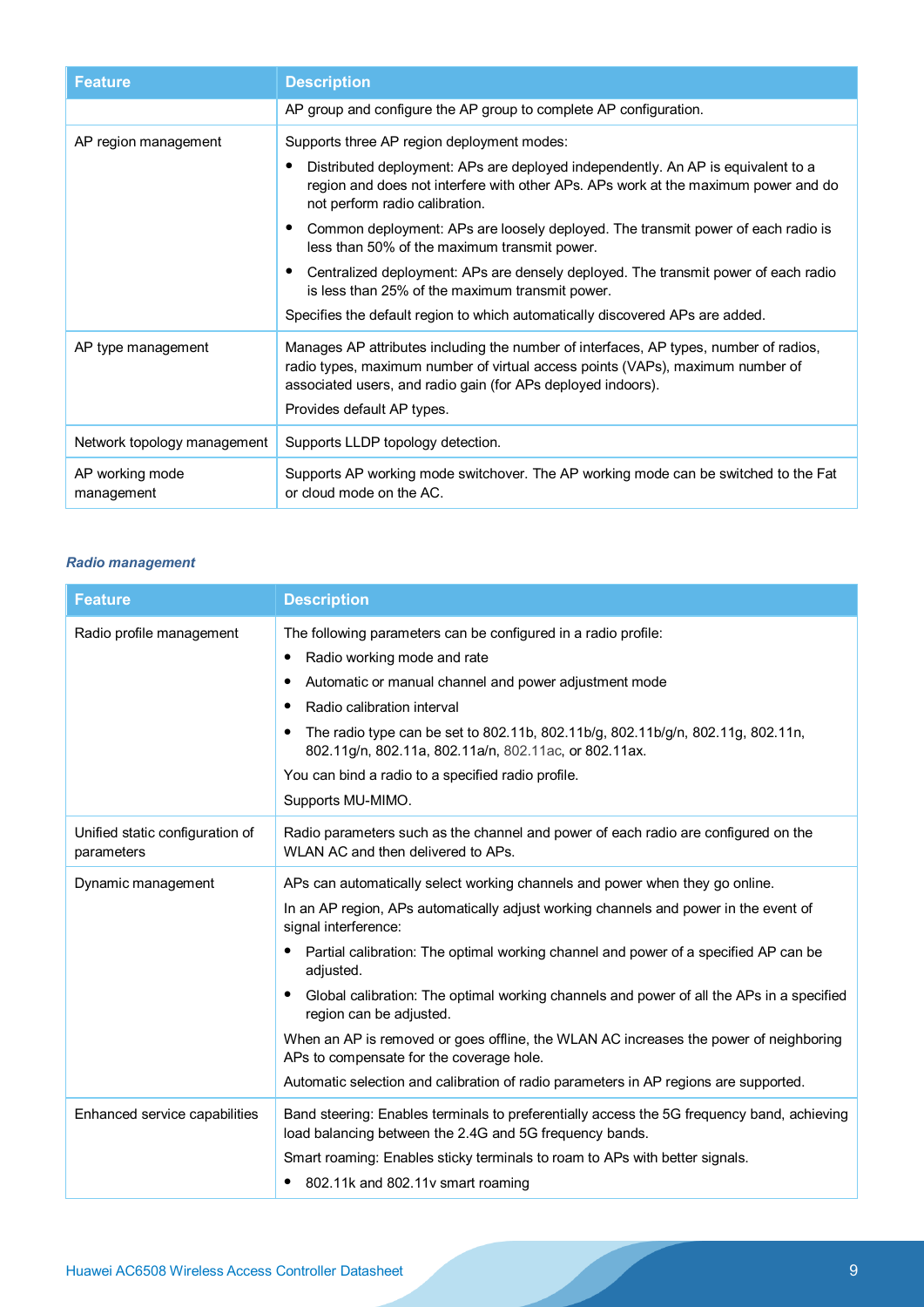| Feature | <b>Description</b>               |
|---------|----------------------------------|
|         | ● 802.11r fast roaming (≤ 50 ms) |

# *WLAN service management*

| <b>Feature</b>                     | <b>Description</b>                                                                                                                                                                                                                                                                                                                   |
|------------------------------------|--------------------------------------------------------------------------------------------------------------------------------------------------------------------------------------------------------------------------------------------------------------------------------------------------------------------------------------|
| ESS management                     | Allows you to enable SSID broadcast, set the maximum number of access users, and set<br>the association aging time in an ESS.<br>Isolates APs at Layer 2 in an ESS.<br>Maps an ESS to a service VLAN.<br>Associates an ESS with a security profile or a QoS profile.<br>Enables IGMP for APs in an ESS.<br>Supports Chinese SSIDs.   |
| VAP-based service<br>management    | Adds multiple VAPs at a time by binding radios to ESSs.<br>Displays information about a single VAP, VAPs with a specified ESS, or all VAPs.<br>Supports configuration of offline APs.<br>Creates VAPs according to batch delivered service provisioning rules in automatic AP<br>discovery mode.                                     |
| Service provisioning<br>management | Supports service provisioning rules configured for a specified radio of a specified AP type.<br>Adds automatically discovered APs to the default AP region. The default AP region is<br>configurable.<br>Applies a service provisioning rule to a region to enable APs in the region to go online.                                   |
| Multicast service management       | Supports IGMP snooping.<br>Supports IGMP proxy.                                                                                                                                                                                                                                                                                      |
| Load balancing                     | Performs load balancing among radios in a load balancing group.<br>Supports two load balancing modes:<br>Based on the number of STAs connected to each radio<br>Based on the traffic volume on each radio                                                                                                                            |
| Bring Your Own Device (BYOD)       | Identifies device types according to the OUI in the MAC address.<br>$\bullet$<br>Identifies device types according to the user agent (UA) field in an HTTP packet.<br>$\bullet$<br>Identifies device types according to DHCP Option information.<br>Carries device type information in RADIUS authentication and accounting packets. |
| Location services                  | Locates AeroScout and Ekahau tags.<br>Locates Wi-Fi terminals.<br>Locates Bluetooth terminals.<br>Locates Bluetooth tags.                                                                                                                                                                                                            |
| Spectrum analysis                  | Identifies the following interference sources: Bluetooth, microwave ovens, cordless<br>phones, ZigBee, game controller, 2.4 GHz/5 GHz wireless audio and video devices, and<br>baby monitors.<br>Works with the eSight to display spectrums of interference sources.                                                                 |
| Hotspot2.0                         | Supports a Hotspot2.0 network.                                                                                                                                                                                                                                                                                                       |
| Internet of Things (IoT)           | Supports IoT cards on the AP to converge the WLAN and IoT.                                                                                                                                                                                                                                                                           |
| Navi WLAN AC                       | Supports remote STA access on the Navi WLAN AC.                                                                                                                                                                                                                                                                                      |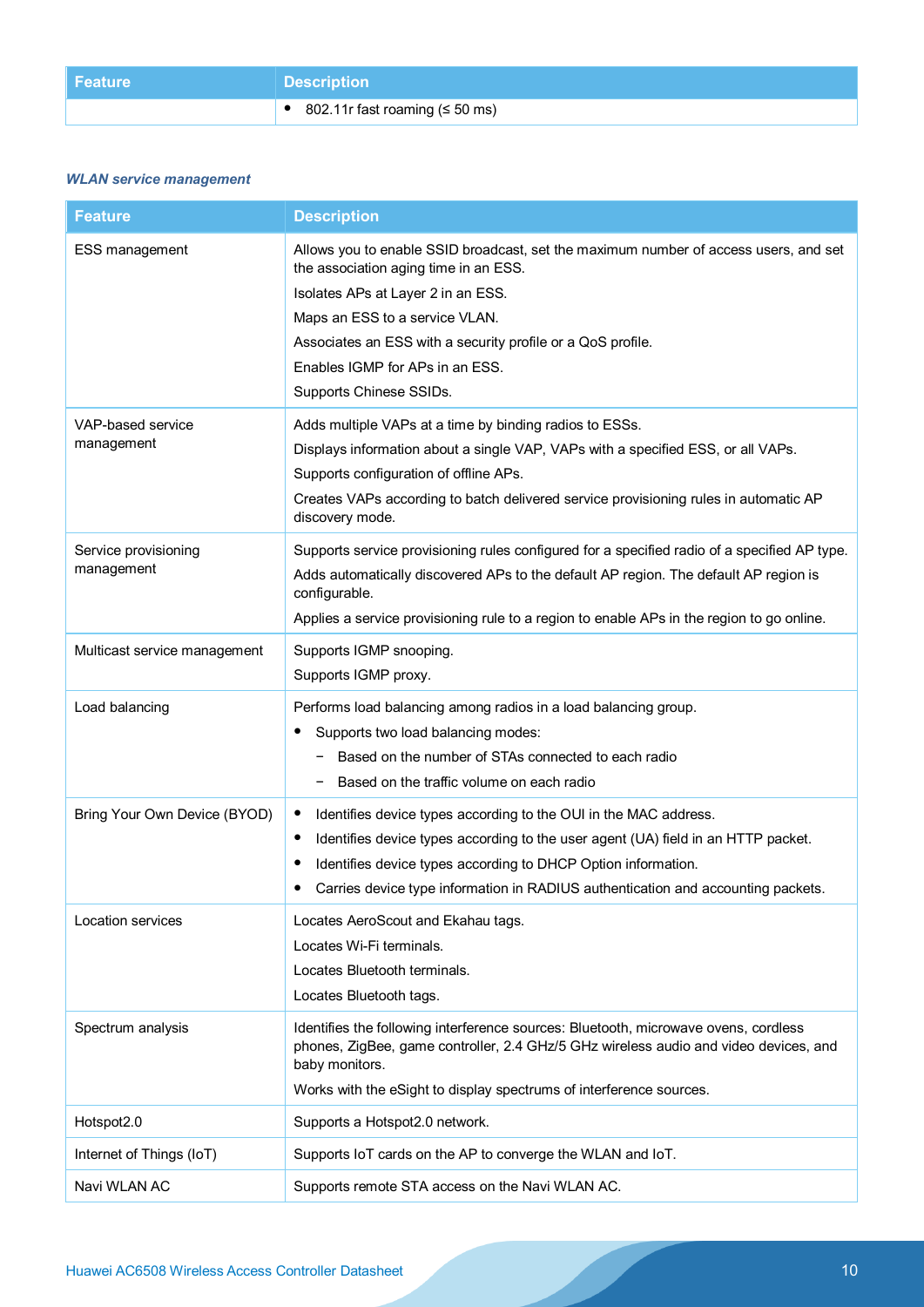| <b>Feature</b>              | <b>Description</b>                                                                                                                                                                                     |
|-----------------------------|--------------------------------------------------------------------------------------------------------------------------------------------------------------------------------------------------------|
| Centralized license control | Supports a license server as the centralized AP license control point.<br>Allows a license server to manage license clients.<br>Supports license synchronization between a license server and clients. |

# *WLAN user management*

| <b>Feature</b>                          | <b>Description</b>                                                                                                 |
|-----------------------------------------|--------------------------------------------------------------------------------------------------------------------|
| Address allocation of wireless<br>users | Functions as a DHCP server to assign IP addresses to wireless users.                                               |
| WLAN user management                    | Supports user blacklist and whitelist.                                                                             |
|                                         | Controls the number of access users:                                                                               |
|                                         | Based on APs                                                                                                       |
|                                         | Based on SSIDs                                                                                                     |
|                                         | Logs out users in any of the following ways:                                                                       |
|                                         | Using RADIUS DM messages                                                                                           |
|                                         | Using commands                                                                                                     |
|                                         | Supports various methods to view information:                                                                      |
|                                         | Allows you to view the user status by specifying the user MAC address, AP ID, radio<br>ID, or WLAN ID.             |
|                                         | Displays the number of online users in an ESS, AP, or radio.                                                       |
|                                         | Collects packet statistics on air interface based on user.<br>٠                                                    |
| WLAN user roaming                       | Supports intra-AC Layer 2 roaming.                                                                                 |
|                                         | <b>NOTE</b>                                                                                                        |
|                                         | Users can roam between APs connected to different physical ports on a WLAN AC.                                     |
|                                         | Supports inter-VLAN Layer 3 roaming on a WLAN AC.                                                                  |
|                                         | Supports roaming between WLAN ACs.                                                                                 |
|                                         | Supports fast key negotiation in 802.1X authentication.                                                            |
|                                         | Authenticates users who request to reassociate with the WLAN AC and rejects the<br>requests of unauthorized users. |
|                                         | Delays clearing user information after a user goes offline so that the user can rapidly go<br>online again.        |
| User group management                   | Supports ACLs.                                                                                                     |
|                                         | Supports user isolation:                                                                                           |
|                                         | Inter-group isolation                                                                                              |
|                                         | Intra-group isolation                                                                                              |

# *WLAN security*

| <b>Feature</b>                      | <b>Description</b>                                                             |
|-------------------------------------|--------------------------------------------------------------------------------|
| WLAN security profile<br>management | Manages authentication and encryption modes using WLAN security profiles.      |
| Authentication modes                | Open system authentication with no encryption<br>WEP authentication/encryption |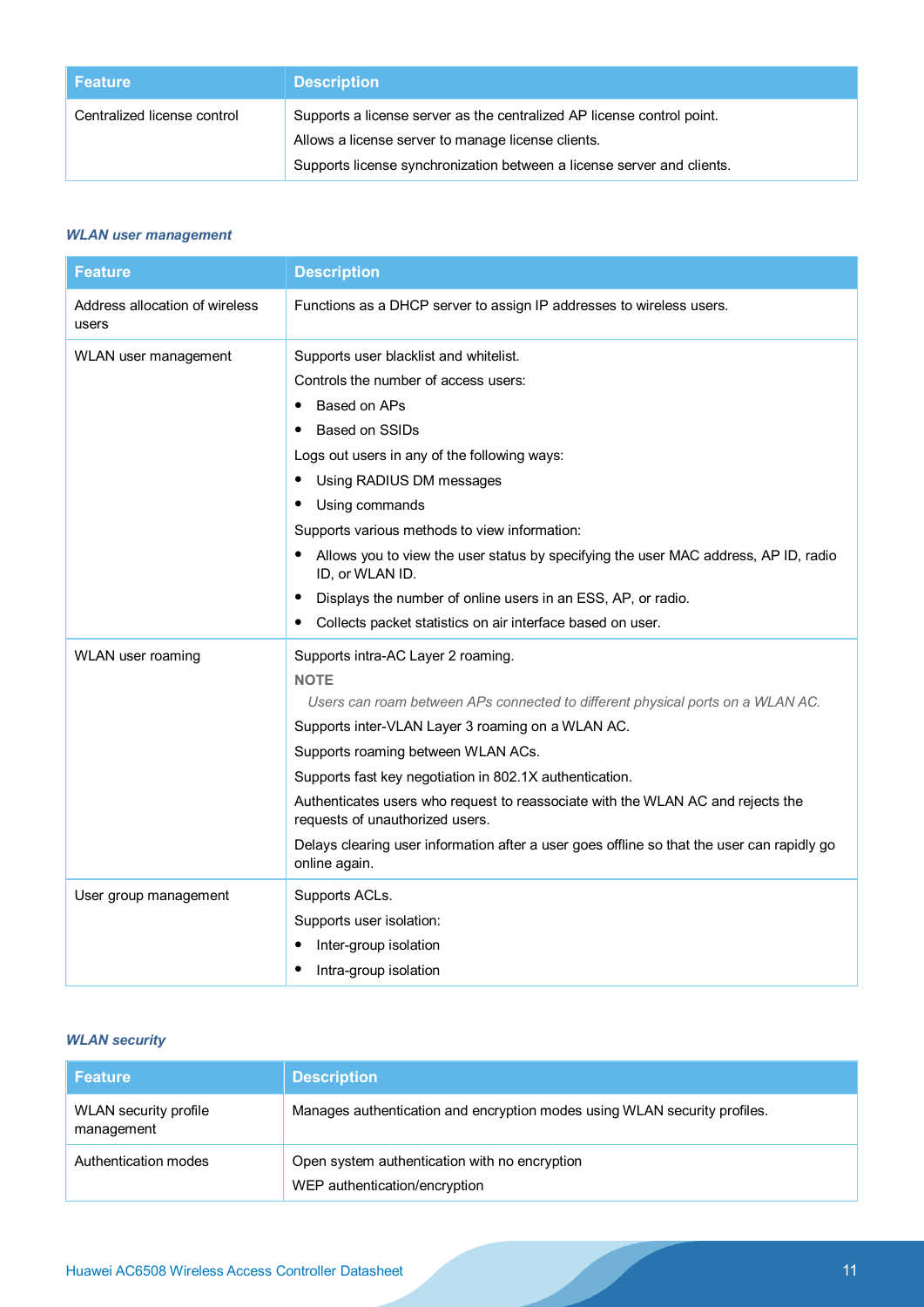| <b>Feature</b>          | <b>Description</b>                                                                                                      |
|-------------------------|-------------------------------------------------------------------------------------------------------------------------|
|                         | WPA/WPA2/WPA3 authentication and encryption:                                                                            |
|                         | WPA/WPA2-PSK+TKIP                                                                                                       |
|                         | WPA/WPA2-PSK+CCMP                                                                                                       |
|                         | WPA/WPA2-802.1X+TKIP<br>$\bullet$                                                                                       |
|                         | WPA/WPA2-802.1X+CCMP                                                                                                    |
|                         | WPA3-802.1X+GCMP256                                                                                                     |
|                         | WPA/WPA2-PSK+TKIP-CCMP                                                                                                  |
|                         | WPA/WPA2-802.1X+TKIP-CCMP                                                                                               |
|                         | WPA/WPA2-PPSK authentication and encryption                                                                             |
|                         | WPA3-SAE+CCMP authentication and encryption                                                                             |
|                         | WAPI authentication and encryption:                                                                                     |
|                         | Supports centralized WAPI authentication.                                                                               |
|                         | Supports three-certificate WAPI authentication, which is compatible with traditional<br>two-certificate authentication. |
|                         | Issues a certificate file together with a private key.                                                                  |
|                         | Allows users to use MAC addresses as accounts for authentication by the RADIUS<br>server.                               |
|                         | Portal authentication:                                                                                                  |
|                         | Authentication through an external Portal server                                                                        |
|                         | Built-in Portal authentication and authentication page customization                                                    |
|                         | 802.1X authentication:                                                                                                  |
|                         | Authentication through an external 802.1X server.                                                                       |
|                         | Built-in 802.1X authentication.                                                                                         |
| Combined authentication | Combined MAC authentication:                                                                                            |
|                         | PSK+MAC authentication                                                                                                  |
|                         | MAC+portal authentication:                                                                                              |
|                         | MAC authentication is used first. When MAC authentication fails, portal authentication<br>is used.                      |
| AAA                     | Local authentication/local accounts (MAC addresses and accounts)                                                        |
|                         | RADIUS authentication                                                                                                   |
|                         | Multiple authentication servers:                                                                                        |
|                         | Supports backup authentication servers.                                                                                 |
|                         | Specifies authentication servers based on the account.                                                                  |
|                         | Configures authentication servers based on the account.                                                                 |
|                         | Binds user accounts to SSIDs.                                                                                           |
| Security isolation      | Port-based isolation                                                                                                    |
|                         | User group-based isolation                                                                                              |
| Security standards      | 802.11i, Wi-Fi Protected Access 2 (WPA2), WPA,802.1X                                                                    |
|                         | Advanced Encryption Standards (AES), Temporal Key Integrity Protocol (TKIP), and<br><b>Extensible Authentication</b>    |
|                         | Protocol (EAP) types:                                                                                                   |
|                         | EAP-Transport Layer Security (TLS)                                                                                      |
|                         | EAP-Tunneled TLS (TTLS) or Microsoft Challenge Handshake                                                                |
|                         | Authentication Protocol Version 2 (MSCHAPv2)                                                                            |
|                         |                                                                                                                         |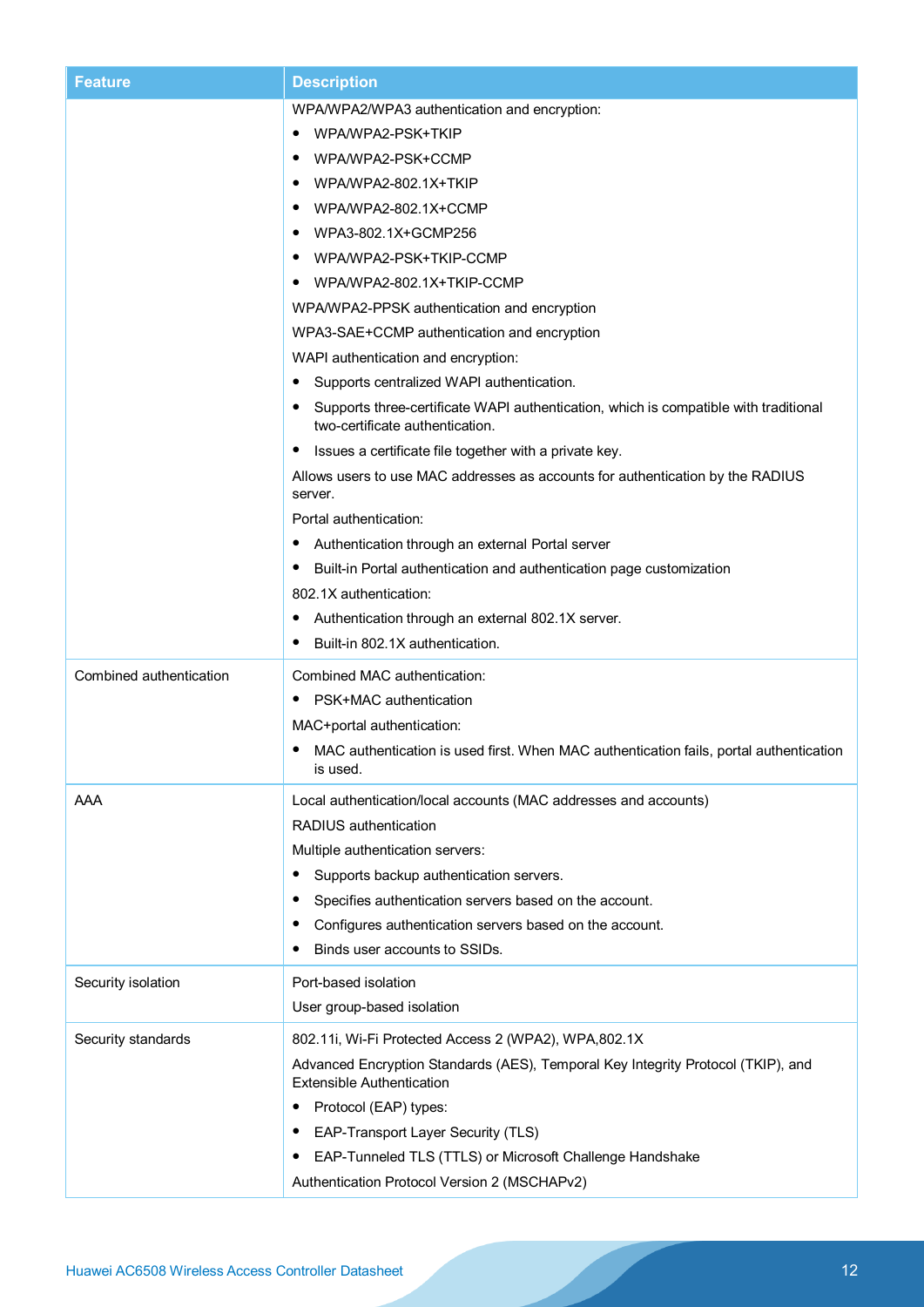| <b>Feature</b>          | <b>Description</b>                                                                                                                                                           |
|-------------------------|------------------------------------------------------------------------------------------------------------------------------------------------------------------------------|
|                         | Protected EAP (PEAP) v0 or EAP-MSCHAPv2<br>EAP-Flexible Authentication via Secure Tunneling (FAST)                                                                           |
|                         | PEAP v1 or EAP-Generic Token Card (GTC)<br>EAP-Subscriber Identity Module (SIM)                                                                                              |
| <b>WIDS</b>             | Rogue device scan, identification, defense, and countermeasures, which includes<br>dynamic blacklist configuration and detection of rogue APs, STAs, and network<br>attacks. |
| Authority control       | ACL limit based on the following:<br>Port<br>$\bullet$<br>User group<br>User                                                                                                 |
| Other security features | SSID hiding<br>IP source guard:<br>Configures IP and MAC binding entries statically.<br>Generates IP and MAC binding entries dynamically.                                    |

### *WLANQoS*

| <b>Feature</b>                | <b>Description</b>                                                                                                                                                                                                                                                                   |
|-------------------------------|--------------------------------------------------------------------------------------------------------------------------------------------------------------------------------------------------------------------------------------------------------------------------------------|
| WMM profile management        | Enables or disables Wi-Fi Multimedia (WMM).<br>Allows a WMM profile to be applied to radios of multiple APs.                                                                                                                                                                         |
| Traffic profile management    | Manages traffic from APs and maps packet priorities according to traffic profiles.<br>Applies a QoS policy to each ESS by binding a traffic profile to each ESS.                                                                                                                     |
| AC traffic control            | Manages QoS profiles.<br>Uses ACLs to perform traffic classification.<br>Limits incoming and outgoing traffic rates for each user based on inbound and outbound CAR<br>parameters.<br>Limits the traffic rate based on FSSs or VAPs.                                                 |
| AP traffic control            | Controls traffic of multiple users and allows users to share bandwidth.<br>Limits the rate of a specified VAP.                                                                                                                                                                       |
| Packet priority configuration | Sets the QoS priority (IP precedence or DSCP priority) for CAPWAP control channels.<br>Sets the QoS priority for CAPWAP data channels:<br>Allows you to specify the CAPWAP header priority.<br>٠<br>Maps 802.1p priorities of user packets to ToS priorities of tunnel packets.<br>٠ |
| Airtime fair scheduling       | Allocates equal time to users for occupying the channel, which improves users' Internet<br>access experience.                                                                                                                                                                        |

# *Physical Specifications*

| l Feature !                        | <b>Description</b>        |
|------------------------------------|---------------------------|
| Dimensions $(H \times W \times D)$ | 43.6 mm x 210 mm x 250 mm |
| Interface type                     | 2 x 10G (SFP+) + 10 x GE  |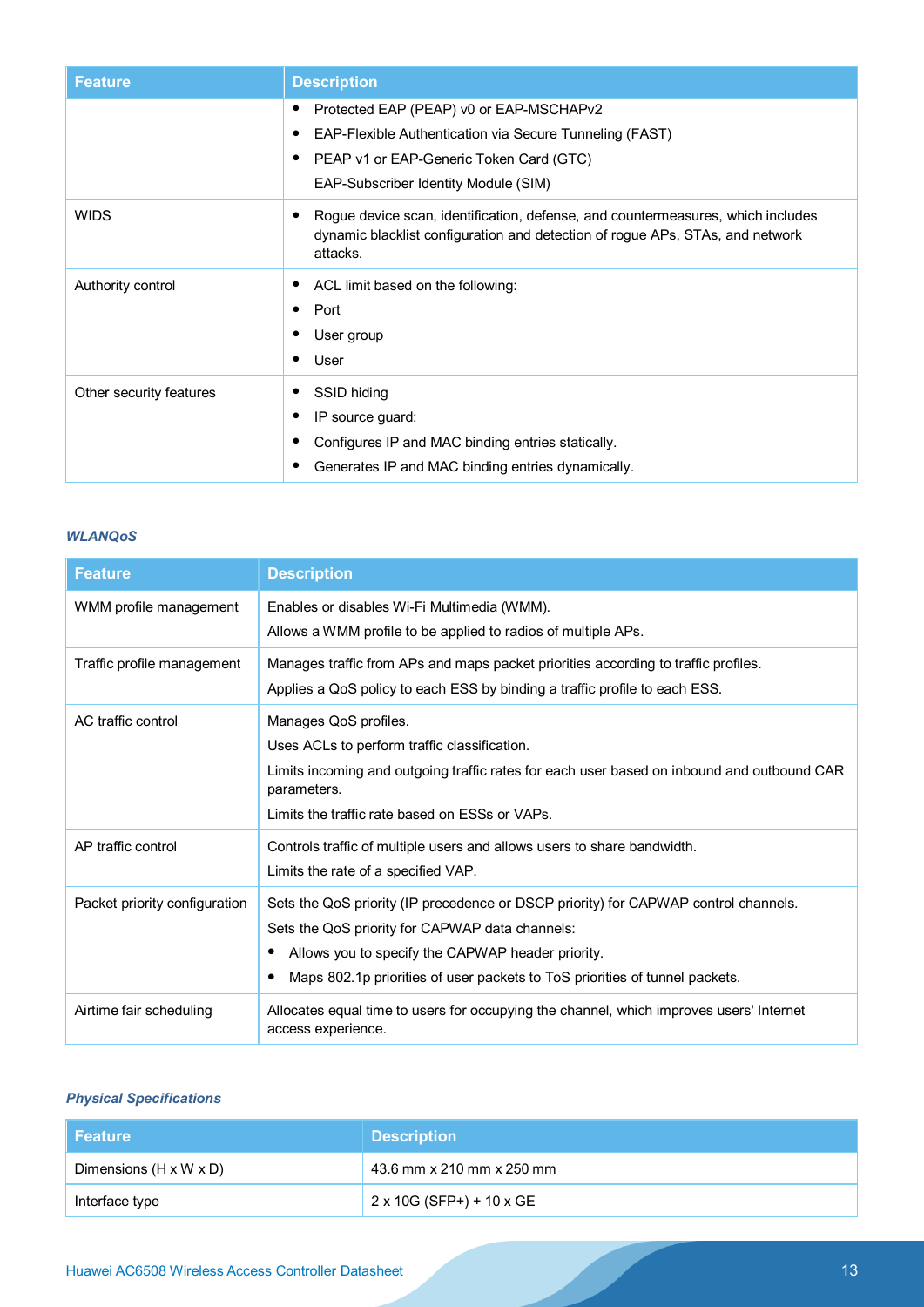| <b>Feature</b>                     | <b>Description</b>                                                                                                              |
|------------------------------------|---------------------------------------------------------------------------------------------------------------------------------|
| Maximum power consumption          | 21 W                                                                                                                            |
| Weight                             | 1.47 kg                                                                                                                         |
| Operating temperature and altitude | $-60$ m to $+1800$ m: 0°C to 45°C<br>1800 m to 5000 m: Temperature decreases by 1°C every time the altitude<br>increases 220 m. |
| Relative humidity                  | 5% RH to 95% RH, noncondensing                                                                                                  |
| Power modules                      | AC/DC adapter                                                                                                                   |

# **Performance Specifications**

| <b>Feature</b>                         | <b>Description</b>                                                                                                                                                                                                                                   |
|----------------------------------------|------------------------------------------------------------------------------------------------------------------------------------------------------------------------------------------------------------------------------------------------------|
| Number of managed APs                  | Central APs: 32<br>Common APs and RUs: 256<br><b>NOTE</b><br>The RUs managed by the WLAN AC do not occupy the AC's license<br>resources. However, the total number of managed common APs and RUs<br>cannot exceed the upper limit allowed by the AC. |
| Number of access users                 | 4096<br><b>NOTE</b><br>The maximum number of access users varies depending on the<br>authentication mode.                                                                                                                                            |
| Number of MAC address entries          | 8192                                                                                                                                                                                                                                                 |
| Forwarding capability                  | 10 Gbit/s<br><b>NOTE</b><br>Packet length: 1514 bytes                                                                                                                                                                                                |
| Number of VLANs                        | 4096                                                                                                                                                                                                                                                 |
| Number of routing entries              | IPv4: 8192<br>٠<br>IPv6: 2048                                                                                                                                                                                                                        |
| Number of ARP entries                  | 6144                                                                                                                                                                                                                                                 |
| Number of multicast forwarding entries | 2048                                                                                                                                                                                                                                                 |
| Number of DHCP IP address pools        | 64 IP address pools, each of which contains a maximum of 8192 IP<br>addresses                                                                                                                                                                        |
| Number of local accounts               | 4096                                                                                                                                                                                                                                                 |
| Number of ACLs                         | 4096                                                                                                                                                                                                                                                 |

# **Standards compliance**

| <b>Item</b>      | <b>Description</b> |
|------------------|--------------------|
| Safety standards | IEC60950-1         |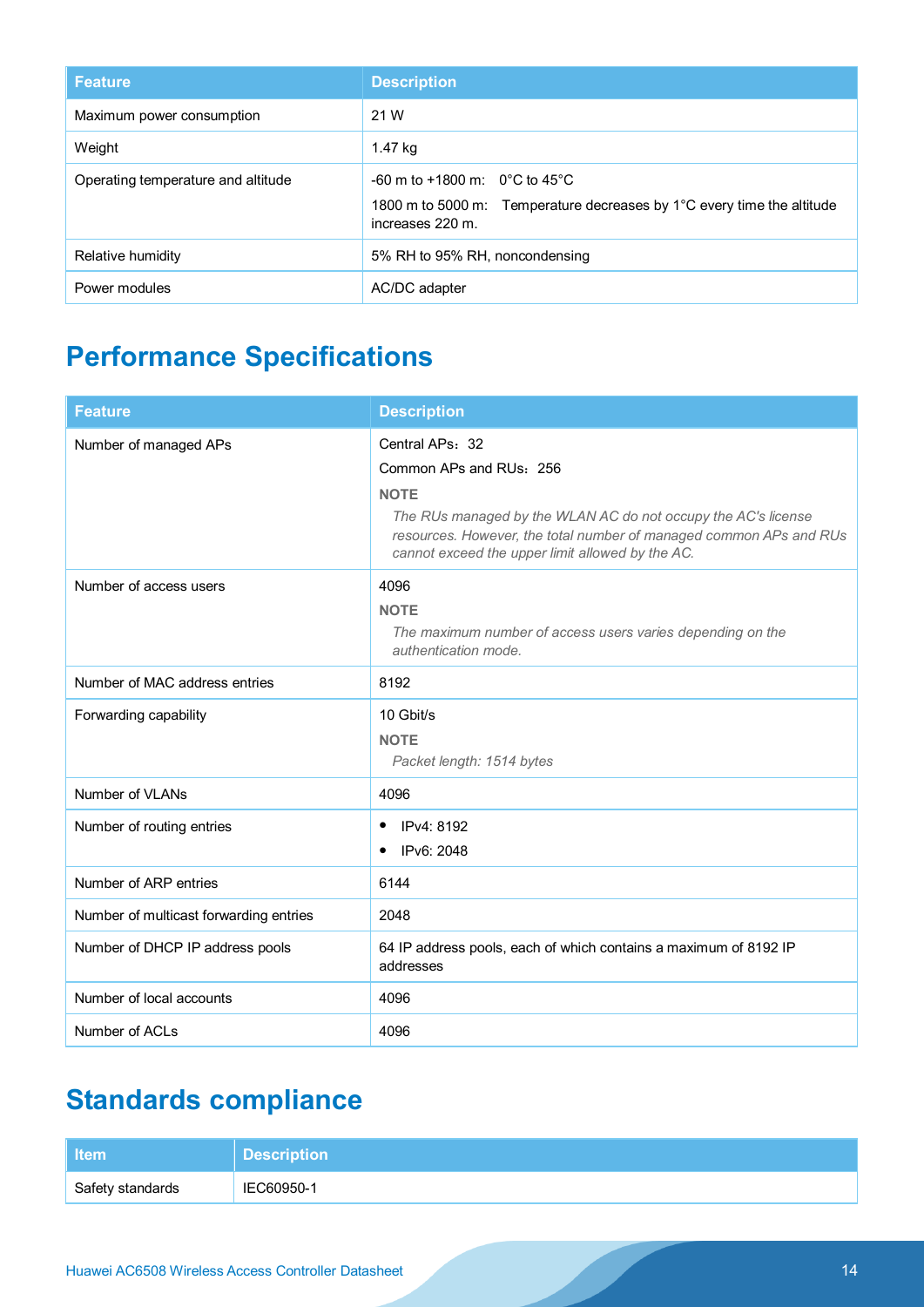| <b>Item</b>          | <b>Description</b>                                                                                                                                                                                                                    |
|----------------------|---------------------------------------------------------------------------------------------------------------------------------------------------------------------------------------------------------------------------------------|
|                      | UL60950-1<br>CSA C22.2#60950-1<br>EN60950-1<br>AS/NZS 60950.1<br>GB 4943                                                                                                                                                              |
| <b>EMC</b> standards | FCC Part15B<br>ETSI EN 300 386<br>IEC61000-4-11<br>IEC 61000-4-4<br>IEC61000-4-2<br>IEC61000-4-3<br>IEC61000-4-5<br>IEC61000-4-6<br>IEC 61000-3-2<br>IEC 61000-3-3<br>AS/NZS CISPR 32<br>EN55032/EN55024<br><b>ICES-003</b><br>GB9254 |
| <b>RoHS</b>          | Directive 2002/95/EC & 2011/65/EU                                                                                                                                                                                                     |
| Reach                | Regulation 1907/2006/EC                                                                                                                                                                                                               |
| <b>WEEE</b>          | Directive 2002/96/EC & 2012/19/EU                                                                                                                                                                                                     |

# **Ordering Information**

| <b>Part Number</b> | <b>Description</b>                                                        |
|--------------------|---------------------------------------------------------------------------|
| 02351YTV           | AC6508 mainframe (10*GE ports, 2*10GE SFP+ ports, with the AC/DC adapter) |
| 88034UVY           | Access Controller AP Resource License (1 AP)                              |
| 88034UWA           | Access Controller AP Resource License (8 AP)                              |
| 88034UWB           | Access Controller AP Resource License (16 AP)                             |
| 88034UWC           | Access Controller AP Resource License(32 AP)                              |
| 88034UWD           | Access Controller AP Resource License (64 AP)                             |
| 88034UWE           | Access Controller AP Resource License (128 AP)                            |

# **More Information**

For more information about Huawei WLAN products, visit [http://e.huawei.com](http://e.huawei.com/) or contact us in the following ways:

- Global service hotline:<http://e.huawei.com/en/service-hotline>
- Logging in to the Huawei Enterprise technical support web:<http://support.huawei.com/enterprise/>
- Sending an email to the customer service mailbox: support\_e@huawei. com